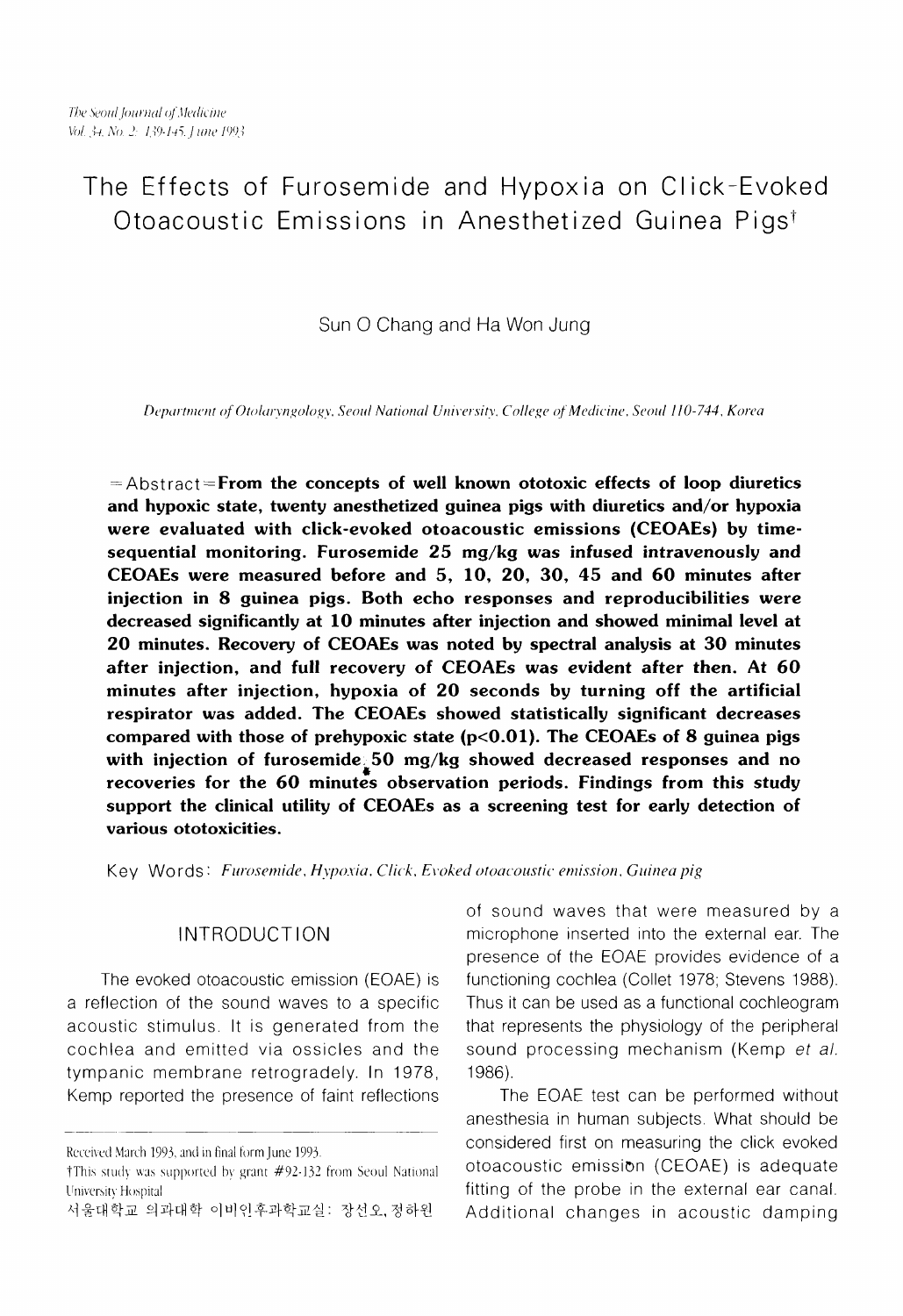(electric impedance) of earprobe cause different characteristics of emissions (Zwicker 1990).

Measuring of CEOAEs in guinea pigs was thought to be a difficult problem because of their short latency and duration. The authors' data on the profiles of the CEOAE findings in normal guinea pigs(1992) showed stable findings for test-retest reliability, even though the thresholds were higher than human ones. And the predominant response was shifted to higher frequencies according to the spectral analyses.

Loop diuretics cause interstitial edema of stria vascularis and secondary hair cell changes. These changes are reversible and occur in high dose intoxication (Quick and Duvall 1970; Kohonen and Janhidinen 1970). EOAEs could be involved with reduction or elimination of its amplitude (Anderson and Kemp 1979; Anderson 1980; Kemp and Brown 1984; Wilson and Evans 1983). Hypoxia also reduces the amplitude of OAE in laboratory animals (Kim 1980; Schmidt and Adams 1981; Lonsbury-Martin et al. 1987). Whether the ingestion of loop diuretics and the application of hypoxia have synergistic effects on the reduction of OAEs is not clear.

This study was planned to evaluate the influence of furosemide and superimposed hypoxia on the profiles of the CEOAE. The hypoxic state was artificially created for evaluation of a synergistic insult to inner ear having altered physiology by furosemide infusion.

The primary intention of this study was to elucidate the efficacy of the CEOAE test as a surveillance index for detecting the effects of ototoxic drugs and toxic environments.

# MATERIALS AND METHODS

Selection and manipulation of test animals

Twenty albino guinea pigs weighing 250 to 400 gm and having normal Preyer reflexes were used. The tympanic membrane was assessed to be normal under microscopic examination. Any

animal which failed to show CEOAEs in a screening test was excluded from this study.

Anesthesia was initiated with an intraperitoneal injection of sodium pentobarbital (Nembutal) 30 mg/kg. The animal was tracheotomized in supine position. After intramuscular injection of Myoblock (1.25 mglkg), respiration was controlled with an artificial ventilator (Narishige) at the rate of 60 times/minute and 6-8 ml of tidal volume. Body temperature was maintained by convection heat from the surgical light. The total time of the experiment did not exceed 2 hours, so booster injections of the anesthetic agent were not necessary. After the experiment, the animal was sacrified immediately.

#### Measurement of the CEOAE

This experiment was conducted using the IL088 Otodynamic Analyzer developed by Bray and Kemp (1987). The click stimuli elicited by 80  $\mu$ sec electrical pulses were used with a frequency range of 0-6 kHz and an interstimulus repetition rate of 20 msec. Figure 1 shows the system block diagram used in this study.

The infant-style ear probe containing an earphone and a microphone was connected to the amplifier and the averaging computer system. Tight fitting of the probe on the EAC is a very important step on measuring the CEOAE (Zwicker 1990). We performed this experiment in a noise shielded booth with the animal deeply anesthetized to minimize external and internal noise. The artificial ventilator was also placed out of the booth to minimize noise.

Threshold for the noise level was set on the

**ILO 88 Otodynamic analyser hardware configuration** 



Fig. 1. System block diagram used in this study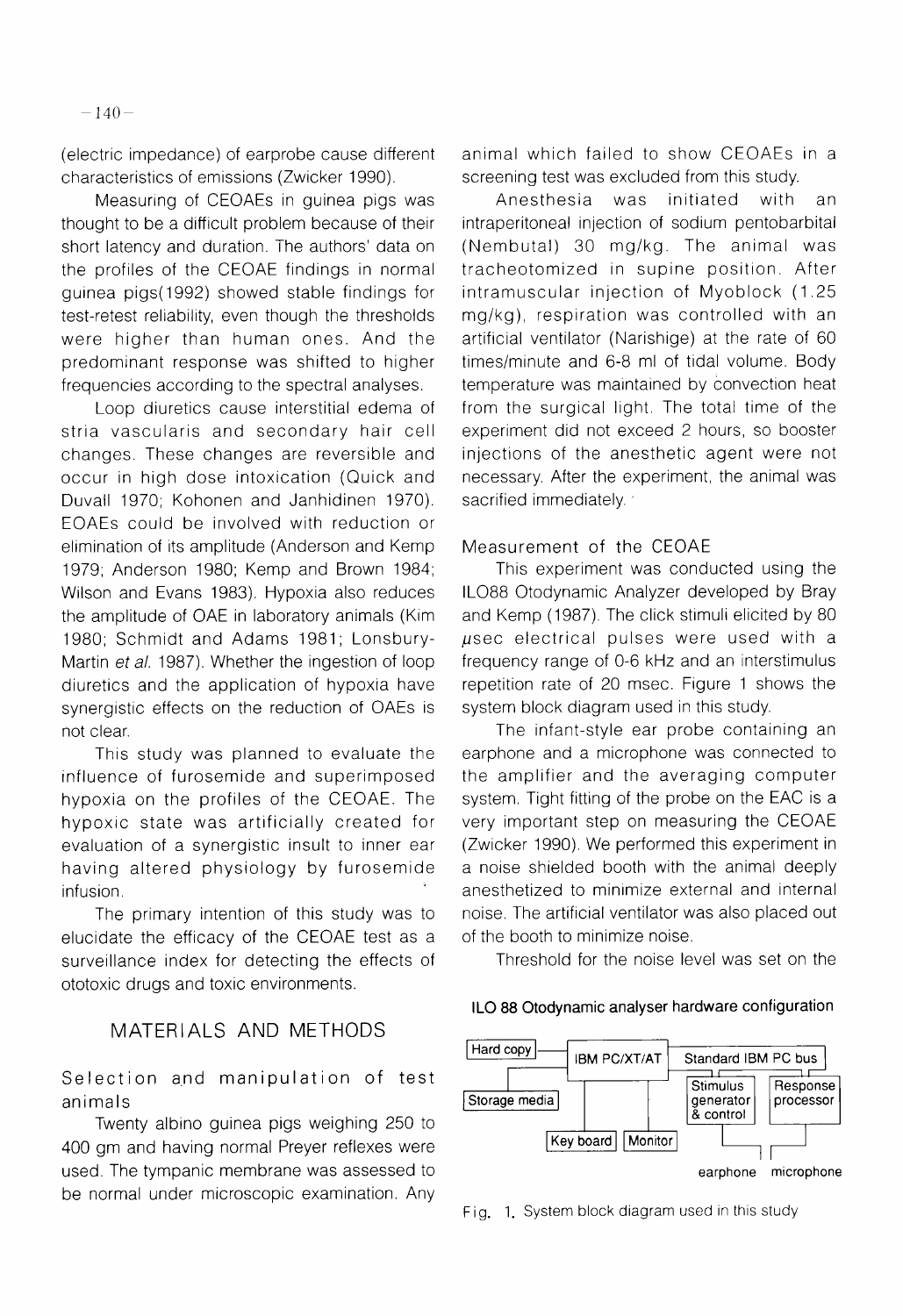IBM PC and the CEOAE was measured using the standard setting of the IL088 (260 repetition, window from 2.5 msec to 20 msec). The amplitude of echo response above 5 dB and the reproducibility above 50% were regarded as positive responses (Kemp 1990).

Injection of furosemide and induction of hypoxia

After the preparation of the animal, a small probe was fitted into the external ear canal of the guinea pig. Measurement of the CEOAE was started from 0 dB test gain (84 dB peak SPL). Sequential measurement of the CEOAE was done by ascending and descending the test gain by 5 dB steps and eventually determining the minimal threshold of the click that suffices the reference value of a positive CEOAE. Variable parameters manifested on the CEOAE at a given threshold level were compared with those in a different ototoxic environmental setting. The animals were divided into four groups (Table 1);

First group: Respiration of four guinea pigs was halted by turning off the respirator for 100 seconds and the CEOAE was measured immediately after the cessation of artificial respiration.

Second group: The left internal jugular vein of eight guinea pigs was exposed surgically and 25 mg/kg of furosemide was infused. The CEOAE was checked 5, 10, 20, 30, 45, and 60 minutes after the infusion of furosemide. These guinea pigs were exposed to 20 seconds of additional hypoxia, sixty minutes after the infusion of furosemide, and the CEOAE was checked again.

Third group: Furosemide at a dosage of 50 mglkg was infused into the eight guinea pigs as in the second group. The CEOAE was checked sequentially 5, 10, 20, 30, 45, and 60 minutes after the infusion.

#### Statistical analysis

Statistical analysis was performed by the SAS program. The clinical significance of the experiment was tested with the Wilcox signed rank test within p value of 0.01

### RESULTS

The CEOAE findings under the hypoxic env i ronment

The threshold level of the CEOAE was checked in the first group (four guinea pigs). After identifying the threshold, the artificial ventilator was disconnected for 100 seconds and the CEOAE at the preset threshold level was checked right after the hypoxic event.

The hypoxic state for 100 seconds proved to have no statistically significant impact on the profiles of the CEOAE. One example is displayed in Figure 2. Both amplitude of echo response and reproducibility did not show any significant change.

The CEOAE findings after exposure to furosemide.

The amplitude of echo responses and reproducibility of the second group (eight guinea pigs) which were infused with 25 mg/kg furosemide showed decreased parameters from 10 minutes to 45 minutes (p<0.01). The amplitude and the reproducibility of the CEOAE were decreased from 10 minutes after infusion, to their lowest value at 20 minutes after infusion, and recovered to pre-infusion levels by 45 and 60 minutes after infusion (Fig. 3). Panel A in Fig.

Table 1. Groups of experimental animals (N=20 guinea pigs)

| Group | No. of animals | Dosage of furosemide | Hypoxia exposure         |
|-------|----------------|----------------------|--------------------------|
|       |                | $-$                  | 100 sec                  |
|       |                | 25 mg/kg             | 20 sec                   |
|       |                | 50 mg/kg             | $\overline{\phantom{0}}$ |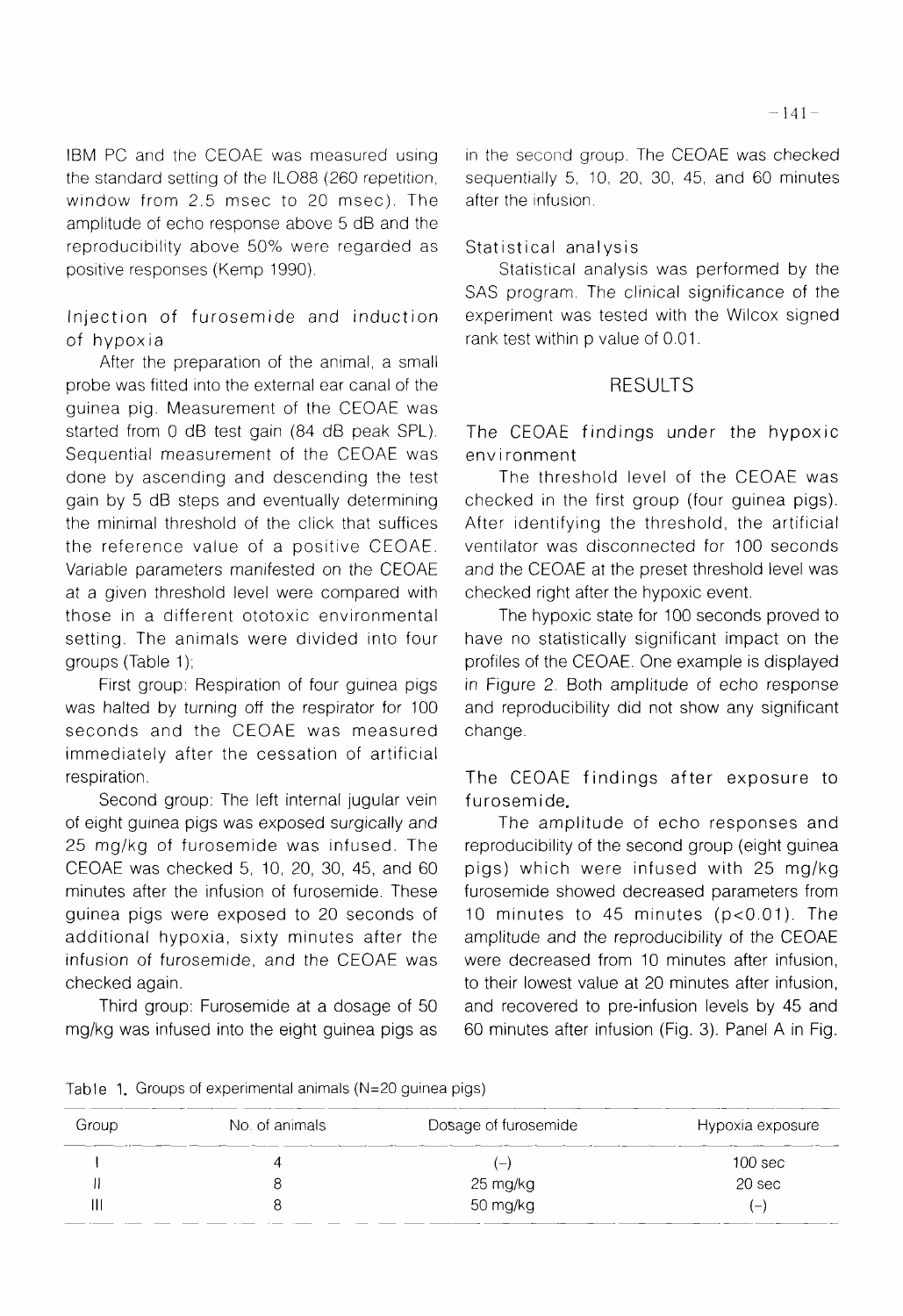

Fig. 2. Time domain responses of CEOAEs to 20 dB test gain (104 dB pSPL) click stimuli before (A) and after (B) the hypoxic exposure for 100 seconds in a guinea pig. Am: Amplitude, R: **Reproducibility** 

3 shows the changes in the amplitude of echo response of 8 guinea pigs and panel B shows the changes of the reproducibility. Panel C plots the changes in both measures,with the horizontal plane indicating the amplitude of echo response and the vertical plane indicating the reproducibility.

The echo response and the reproducibility in the CEOAE of the 8 guinea pigs which were infused with 50 mg/kg furosemide (the third group) showed statistically significant decrease right after the exposure. There was no evidence of recovery of the echo response and the reproducibility after 60 minutes had passed (p<0.01). Fig. 4 depicts the CEOAE findings of the third group.

Additive effect of hypoxia on the furosemide infusion

The variables in the CEOAE were normal at 60 minutes after the exposure to the furosemide at 25 mg/kg. Additional exposure to the hypoxia for 20 seconds after recovery from the furosemide infusion resulted in dysmotility of cardiac contraction during the hypoxic event. Profiles of the CEOAE immediately after the combined exposure revealed a statistically significant additive decrease in the echo response and the reproducibility than those caused by the separate exposures (p<0.01). Figure 4 displays the results of the additive insult of hypoxia in animals receiving furosemide (25 mg/kg).

#### **DISCUSSION**

In this study, a deep anesthesia was maintained with the artificial ventilator via the tracheotomy tube to minimize noise from the test animal. Deep anesthesia was also necessary to maintain access with the intravenous drugadministration route.

We used the small sized probe tip commercialized by Otodynamics Ltd. This probe tip had the merit of superior detection capability of high frequency emission above 3 kHz and



Fig. 3. Click evoked otoacoustic emissions in furosemide 25 mg/kg group (8 guinea pigs) to the given threshold level of click stimuli. Panel A: time domain changes of echo amplitude, B: time domain changes of reproducibility, C: amplitude and reproducibility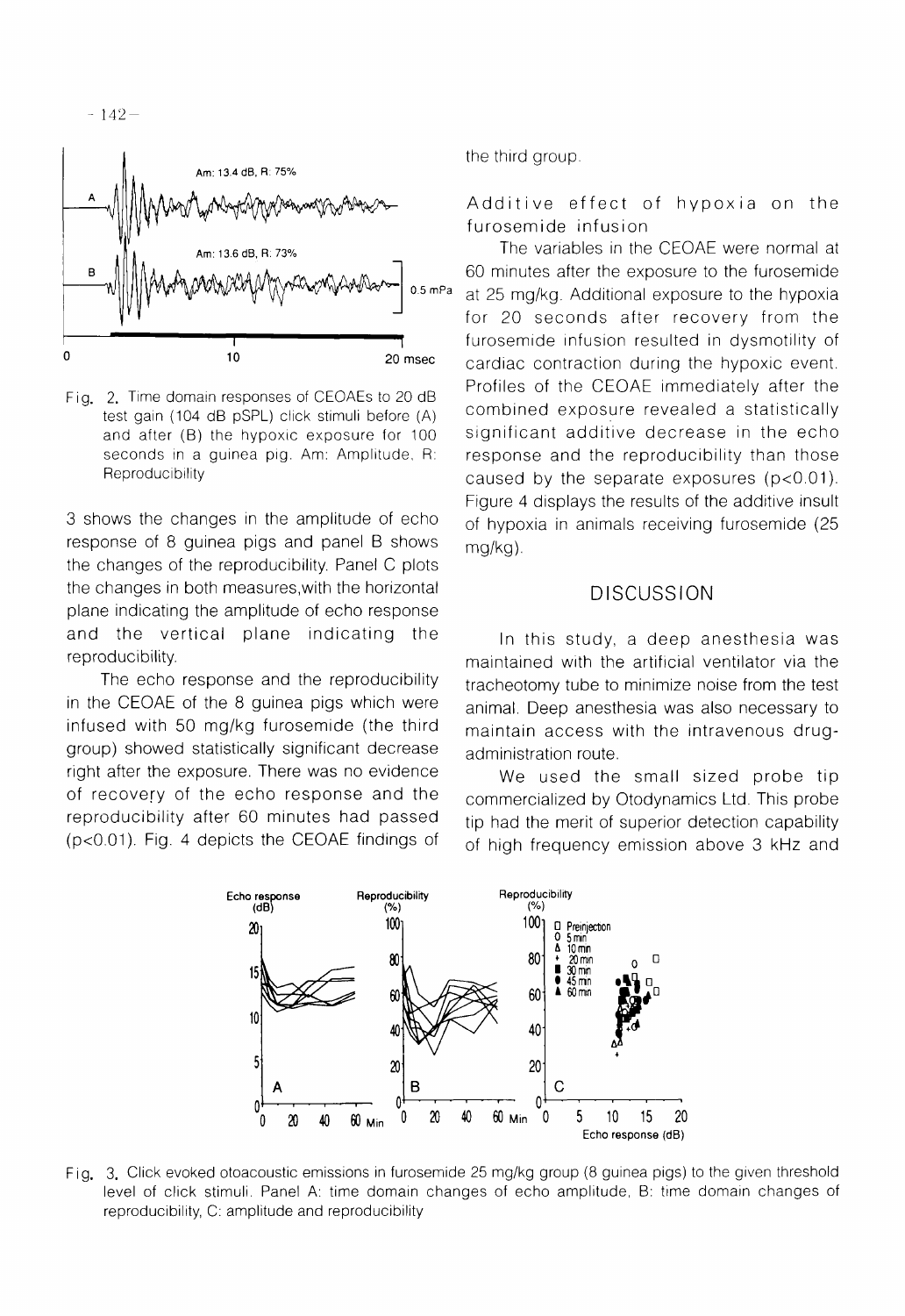

Fig. 4. Click evoked otoacoustic emissions in furosemide 50 mg/kg group (8 guinea pigs) to the given threshold level of click stimuli. Panel A: time domain changes of echo amplitude, B: time domain changes of reproducibility, C: amplitude and reproducibiliity.



Fig. 5. Click evoked otoacoustic emissions in (Zurek 1985; Kemp *et* a/. 1989). With ototoxic period (8 guinea pigs, same group as Figure 3)<br>to the given threshold level of click stimuli.

capability of eliminating the distortion of the response by the stimulus itself (Kemp *et* a/. 1986). The fitting procedure must not be so complete as that of the tympanometry test, but the noise should be restricted to an adequate level for a significant test. In this study, malleable silicon rubber sealing was applied around the tip to promote the correct fitting to the ear canal. The tip of the probe must be directed to the tympanic membrane without being blunted against the canal walls (Kemp 1986; Kim 1980; Bonfils and Uziel 1989; Bonfils et a/. 1989).

The profiles of the CEOAE vary with different

subjects, but they have homogenous features for the same subjects that were tested at different times under the same stimulus intensity (Kemp *et* a/. 1986). Positive echo responses were regarded as functioning outer hair cells, especially within middle frequency region (Collet *et* a/. 1989).

The CEOAE has a benefit of early detection capability of cochlear lesion, e.g any disease process, change due to exposure to noise, and exposure to ototoxic drugs. Temporary threshold shift after exposure to noise has been recorded objectively with the CEOAE in human subjects furosemide 25 mglkg group with hypoxia for 20 drugs, the initial decrease and the gradual seconds at the end of 60 minutes' observation recovery of the echo response of the CEOAE have variable time intervals according to the kind of drug, that had already been previously observed in patas monkeys in which loop diuretics had been infused (Zurek 1985; Kemp *et al.* 1989).

> The ototoxic effect of furosemide and hypoxia had been a proven cochlear manipulation method by many authors, but the effects on CEOAEs were not common. So these were selected as the test materials for evaluation of the ototoxic effect manifested in the changes of the CEOAE.

> Hypoxic state made with cessation of respiration for a period of 100 seconds in 4 guinea pigs had no statistically significant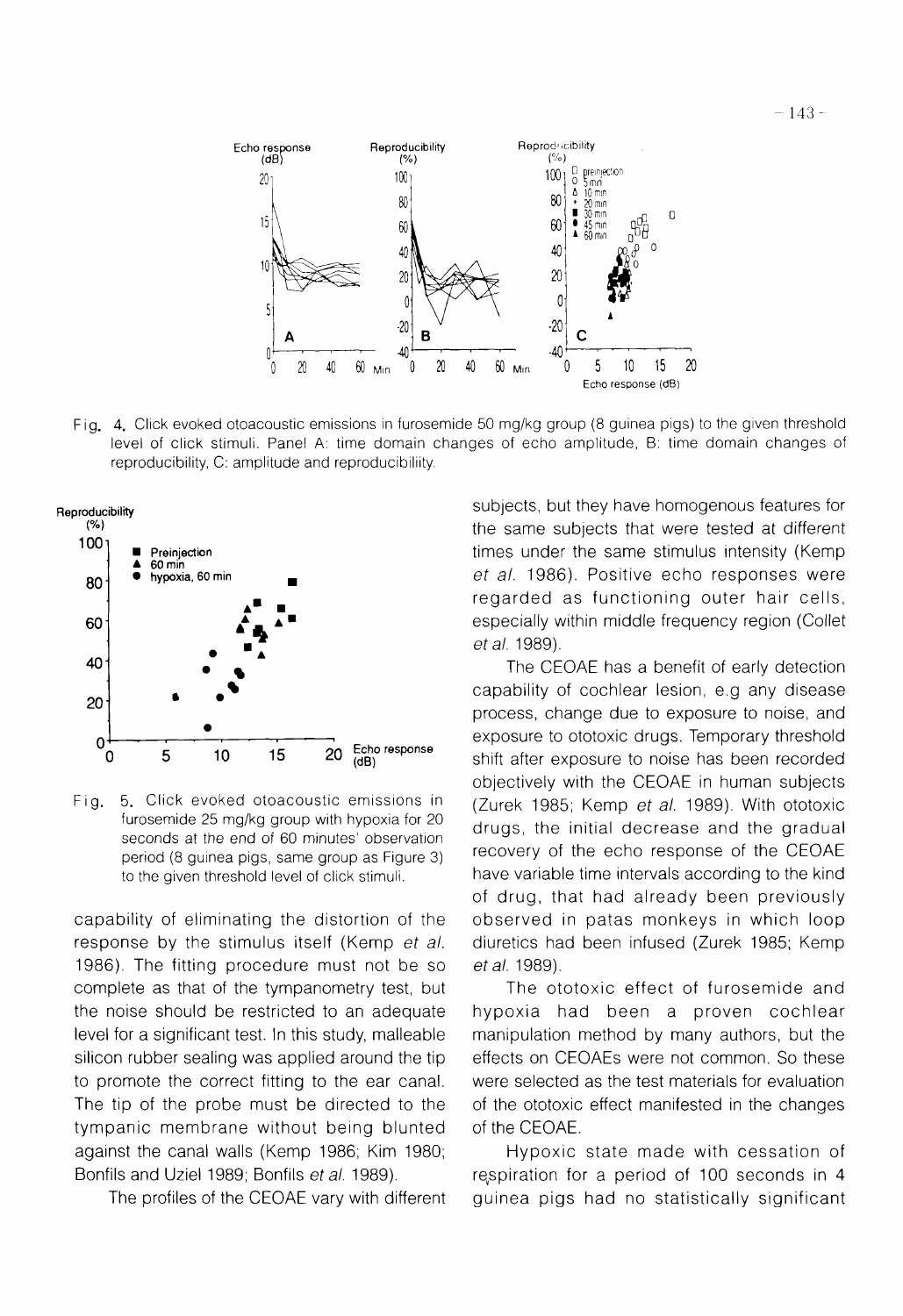$-144-$ 

influence on the CEOAE.

For the quinea pigs that were infused with 50 mg/kg of ful osemide, the variable parameters of the CEOAE were decreased immediately after the infusion and there was no evidence of recovery even after 60 minutes had passed. The other group exposed to furosemide at 25 mg/kg concentration had decreased parameters of the CEOAE and the lowest value at 20 minutes after the infusion. They began to recover from 30 minutes after the infusion and normalized to the previous level around 45 minutes after the infusion. These were tested with the Wilcoxon signed rank test and were statistically significant  $(p < 0.01)$ .

The CEOAE profiles to an additive toxicity of the hypoxia on the loop diuretics could be deduced from the fact that additional exposure of the hypoxia immediately after the recovery from the ototoxic loop diuretic insult resulted in a more statistically significant decrease of the variables of the CEOAE than that of separate exposure to the ototoxic drug. Further comparative study with conventional acousticophysiological measures is mandatory to determine the underlying processes responsible for the synergistic effect.

The CEOAE, as one of the responses of the peripheral sense organ, has a perspective of developing into a functional cochleogram for evaluating cochlear lesions (Kemp et al. 1986; Bonfils and Uziel 1989; Bonfils et a/. 1989). Changes in the echo level may not be a sign for differential diagnosis of cochlear pathology, but it remains as a subject of further study.

## **REFERENCES**

- Anderson SD, Kemp DT. The evoked cochlear mechanical response in laboratory primates. Arch Oto-Rhino-Laryngol 1979; 224: 47-54
- Anderson SD. Some ECMF: properties in relation to other signals from the auditory periphery. Hear Res 1980; 2:273-96
- Bonfils P, Uziel A. Clinical applications of evoked acoustic emissions: Results in normal hearing and

hearing impaired subjects. Ann Otol Rhinol Laryngol 1989; 98:326-3 1

- Bonfils P, Uziel A, Narcy P. The properties of spontaneous and evoked acoustic emissions in neonates and children; a preliminary report. Arch Otorhinolaryngol 1989; 246:249-51
- Bray P, Kemp DT. An advanced cochlear echo technique suitable for infant screening. Br J Audiol 1987; 21:191-204
- Chang SO, Jung HW, Chung JW. The properties of click-evoked otoacoustic emissions in guinea pigs and studies of test-retest reliability. J Korean Otolaryngol Soc 1992; 35(4):485-92
- Collet L, Gartner M, Moulin A. Evoked otoacoustic emissions and sensorineural hearing loss. Arch Otolaryngol 1989; 1 15: 1060-62
- Kemp DT. Stimulated acoustic emissions from within the human auditory system. J Acoust Soc Am 1978; 64: 1386-91
- Kemp DT, Brown AM. Ear canal acoustic and round window electrical correlates of  $2f_1-f_2$  distortion generated in the cochlea. Hear Res 1984; 13:39-46
- Kemp DT, Bray P, Alexander L. Acoustic emission cochleography-practical aspects. Scand Audiol 1986; 25(suppl):71-95
- Kemp DT, Bray P, Ryan S. Otoacoustic emission characteristics relating to individual susceptibility. Assoc Res Otolaryngol 12th Meeting Abstr 1989; p225
- Kemp DT, Ryan S, Bray P. A guide to the effective use of otoacoustic emissions. Ear Hear 1990; 11(2):93-105
- Kim DO. Cochlear mechanics : Implications of electrophysiological and acoustical observations. Hear Res 1980; 2:297-317
- Kohonen A, Janhidinen T. Experimental deafness caused by ethacrynic acid. Acta Otolaryngol 1970; 70: 187-89
- Lonsbury-Martin BL, Martin GK, Probst R, Coats AC. Acoustic distortion products in rabbit ear canal. I. Basic Features and physiologic vulnerability. Hear Res 1987; 28: 173-89
- Quick CA, Duvall AJ. Early changes in the cochlear duct from ethacrynic acid: an electron microscopic evaluation. Laryngoscope 1970; 80:945-65
- Schmidt RA, Adams JC. Stimulated otoacoustic